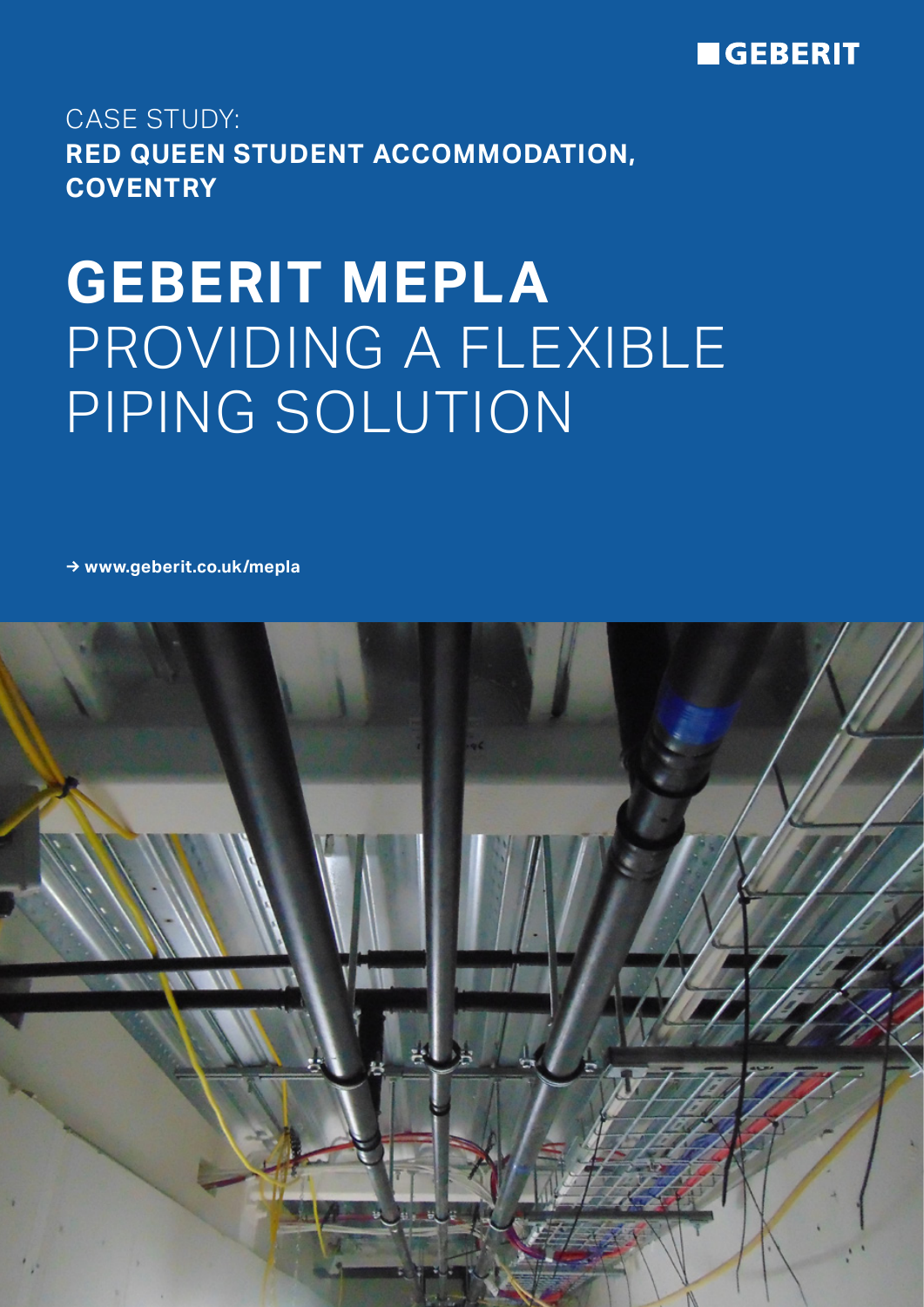# CASE STUDY: **RED QUEEN STUDENT ACCOMMODATION, COVENTRY**

### PROJECT OVERVIEW

Red Queen student accommodation in Coventry is a development of high quality, purpose-built accommodation serving students at the University of Warwick and being built by main contractor Torsion Group. Located on the A45, the development will consist of 210 bedrooms upon its completion in August 2020.

Mechanical contractor, Torsion Engineering Services Ltd, specified Geberit Mepla's multi-layered piping system for the building's supply of hot and cold water

## CHOOSING GEBERIT MEPLA

In the first instance, Torsion Engineering Services Ltd was looking for a product that was reliable with proven durability. Also important was that it worked with a manufacturer that was able to provide strong support both throughout the project and after completion.

Another consideration for the Torsion Engineering team was the selection of material for the system. Situated on a busy main road, the risk of copper theft from the building was a very real risk and so the contractor was keen to look to alternative solutions when specifying the piping system - yet one that still offered the same stability as copper.

Opting for Geberit Mepla's multi-layered system meant that Torsion Engineering had a solution that brought together the strength of copper with the flexibility and corrosion resistance of plastic.

Bendable yet durable, multi-layer piping systems like Geberit Mepla consist of three layers: an outer plastic layer made of polyethylene (PE-RT of the second generation) which protects against corrosion and mechanical damage, a central aluminium layer which makes the pipe stable yet flexible, plus an inner layer, which is also made of PE-RT, for internal corrosion resistance.

The one advantage that multi-layer systems have over other systems is improved stability compared to purely plastic piping – but, importantly, without compromising on transportability or weight as is often the case with metals.

Meanwhile, the Torsion Engineering Services site team also had a dedicated member of the Geberit team to advise them during the installation process – something it was looking for from the outset as it had a requirement for expansion on the pipework and wanted to ensure that it had expert technical advice on hand throughout.

### **→ Project information**

**Location:** Coventry

**Contractor:** Torsion Engineering Services Ltd

**Project Completion:** August 2020

#### **→ Geberit Know-How**

**Problem:** Durable and reliable product required

**Solution: Geberit Mepla** 

# **GERERIT**